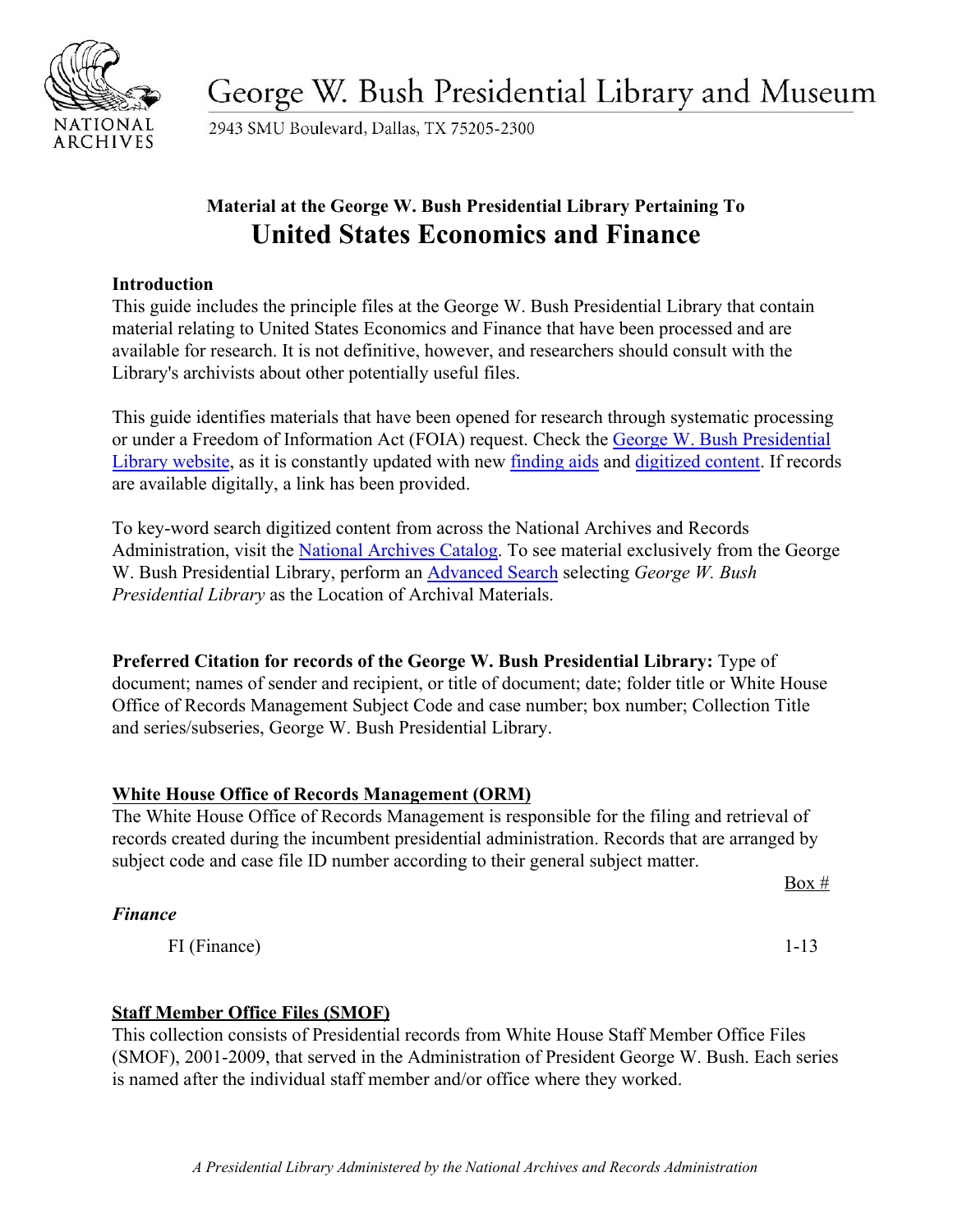|                                                                                        | Box # |
|----------------------------------------------------------------------------------------|-------|
| <b>Counsel's Office, White House</b>                                                   |       |
| Kavanaugh, Brett                                                                       |       |
| Gramm, Leach, Bliley - Financial Activity Rules                                        | 27    |
| <b>Domestic Policy Council</b>                                                         |       |
| Allen, Claude - Hurricane Katrina Files                                                |       |
| Katrina - Finance Issues                                                               | 8     |
| Katrina - Working Group on Managing National and Economic Impacts                      | 9     |
| Allen, Claude - Subject Files                                                          |       |
| Economy/Ownership                                                                      | 13    |
| Bridgeland, John - Subject Files                                                       |       |
| DC Economic Revitalization                                                             | 4     |
| <b>Financial Disclosure</b>                                                            | 8     |
| New York [Folder 1]: Economic Revitalization                                           | 22    |
| New York [Folder 2]: [Financial Issues] [Folder 1]                                     | 23    |
| New York [Folder 2]: [Financial Issues] [Folder 2]                                     | 23    |
| Lefkowitz, Jay - Subject Files                                                         |       |
| Crawford Economic Forum                                                                | 5     |
| [Economy]                                                                              | 7     |
| [Economy]: Economic Growth 11/26/2002                                                  | 7     |
| [Economy]: Economy [1]                                                                 | 7     |
| [Economy]: Economy [2]                                                                 | 7     |
| [Economy]: Interagency Group - Economic Development                                    | 7     |
| [Economy]: Policy Time regarding Economy 01/06/2002                                    | 7     |
| Education & Economy                                                                    | 7     |
| <b>Faith-Based and Community Initiatives, White House Office of</b>                    |       |
| Henderson, Kristin - Dungeon Files                                                     |       |
| Binder - [Federal Efforts to Promote Economic Development and Community<br>Investment] | 47    |
| Henderson, Kristin - Outreach Organization Contact Files                               |       |
| <b>Evangelical Council for Financial Accountability</b>                                | 8     |
| Market Power Econometrics & Management Corporation                                     | 13    |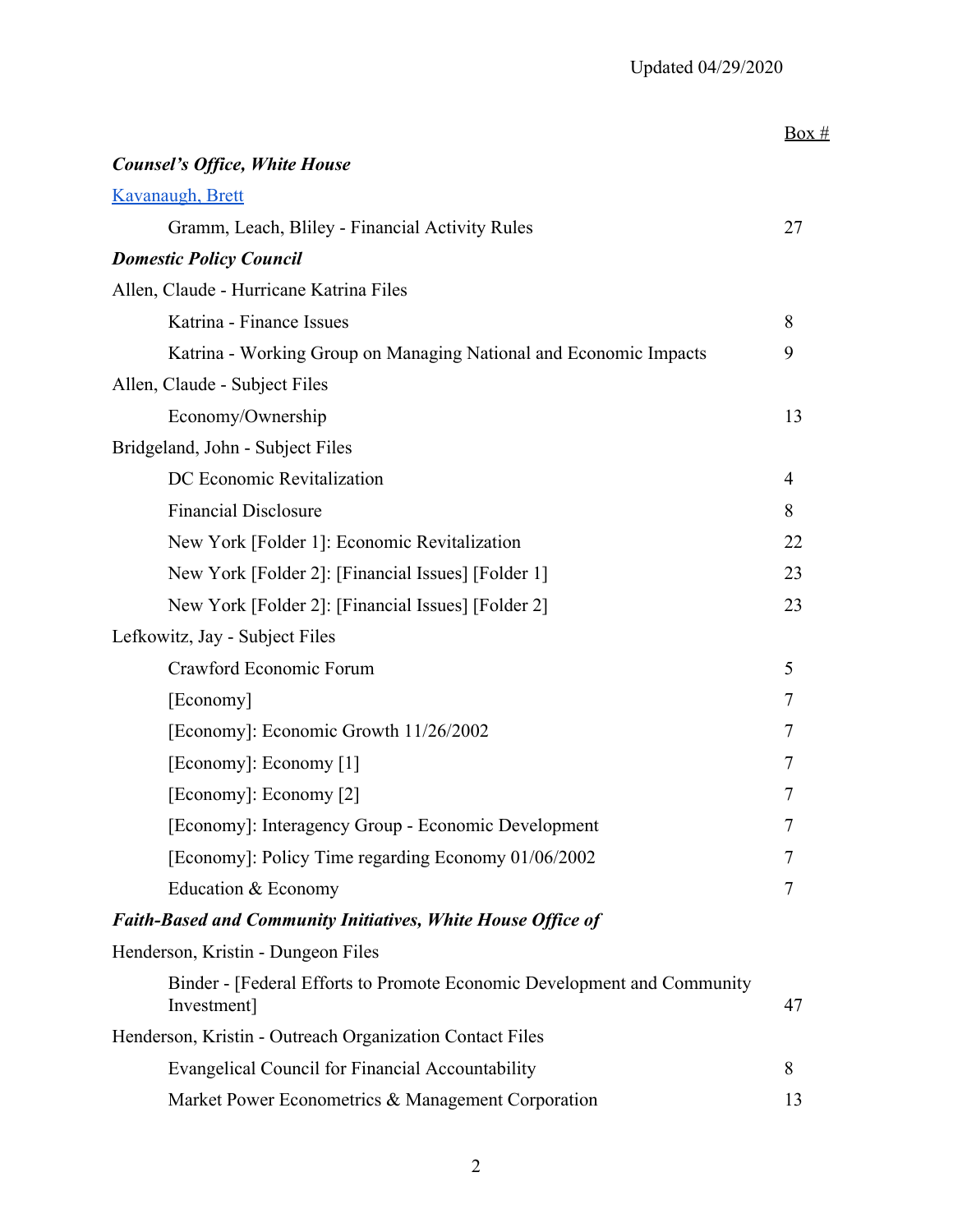| National Congress for Community Economic Development                            | 13 |
|---------------------------------------------------------------------------------|----|
| <b>Staff Secretary, White House Office of the</b>                               |    |
| <u> Von Der Heydt, Thomas (Tommy) - Bush Record Policy Memos</u>                |    |
| Housing and Interconnected Financial Markets Policy: A Timeline (2001 - 2008) 1 |    |
| National Economic Council: A Timeline (2001 - 2008) [1]                         | 2  |
| National Economic Council: A Timeline (2001 - 2008) [2]                         | 2  |
| National Economic Council: A Timeline (2001 - 2008) [3]                         | 2  |
| <b>USA Freedom Corps</b>                                                        |    |
| Headley, Jessica - General Files                                                |    |
| Financial Services Roundtable [1]                                               | 2  |
| Financial Services Roundtable [2]                                               | 2  |
| Lozano, Henry - Subject Files                                                   |    |
| President's Advisory Council on Financial Literacy                              | 1  |
| Lyons, Therese - Subject Files                                                  |    |
| Businesses Strengthening America Folder 7 -- Financial Services Roundtable      | 34 |

#### **Materials processed under FOIA**

These records are located in the White House Office of Records Management (ORM) or Staff Member Office Files (SMOF) materials. However, these records were processed as part of a Freedom of Information Act (FOIA) request, as submitted by a researcher.

#### *Entire FOIAs related to United States Economics and Finance*

#### **[2014-0048-F](https://www.georgewbushlibrary.gov/research/finding-aids/foia-requests/2014-0048-f-records-lehman-brothers-september-11-2008-september-15-2008)**

Records on Lehman Brothers from September 11, 2008 to September 15, 2008

#### **[2014-0222-F](https://www.georgewbushlibrary.gov/research/finding-aids/foia-requests/2014-0222-f-records-sent-sent-or-received-president-george-w-bush-between-january-2007-and-january)**

Records Sent to, Sent by, or Received by President George W. Bush between January 2007 and January 2009 regarding the Financial Crisis

#### **[2014-0274-F](https://www.georgewbushlibrary.gov/research/finding-aids/foia-requests/2014-0274-f-records-created-among-and-between-henry-paulson-timothy-geithner-sheila-bair-and-white)**

Correspondence and other materials created among and between Henry Paulson, Timothy Geithner, Sheila Bair, and the White House regarding Bear Stearns, Lehman Brothers, and TARP (Troubled Assets Relief Program)

#### **[2014-0334-F](https://www.georgewbushlibrary.gov/research/finding-aids/foia-requests/2014-0334-f-records-created-or-sent-robert-hoyt-related-securities-regulation-securities-and)**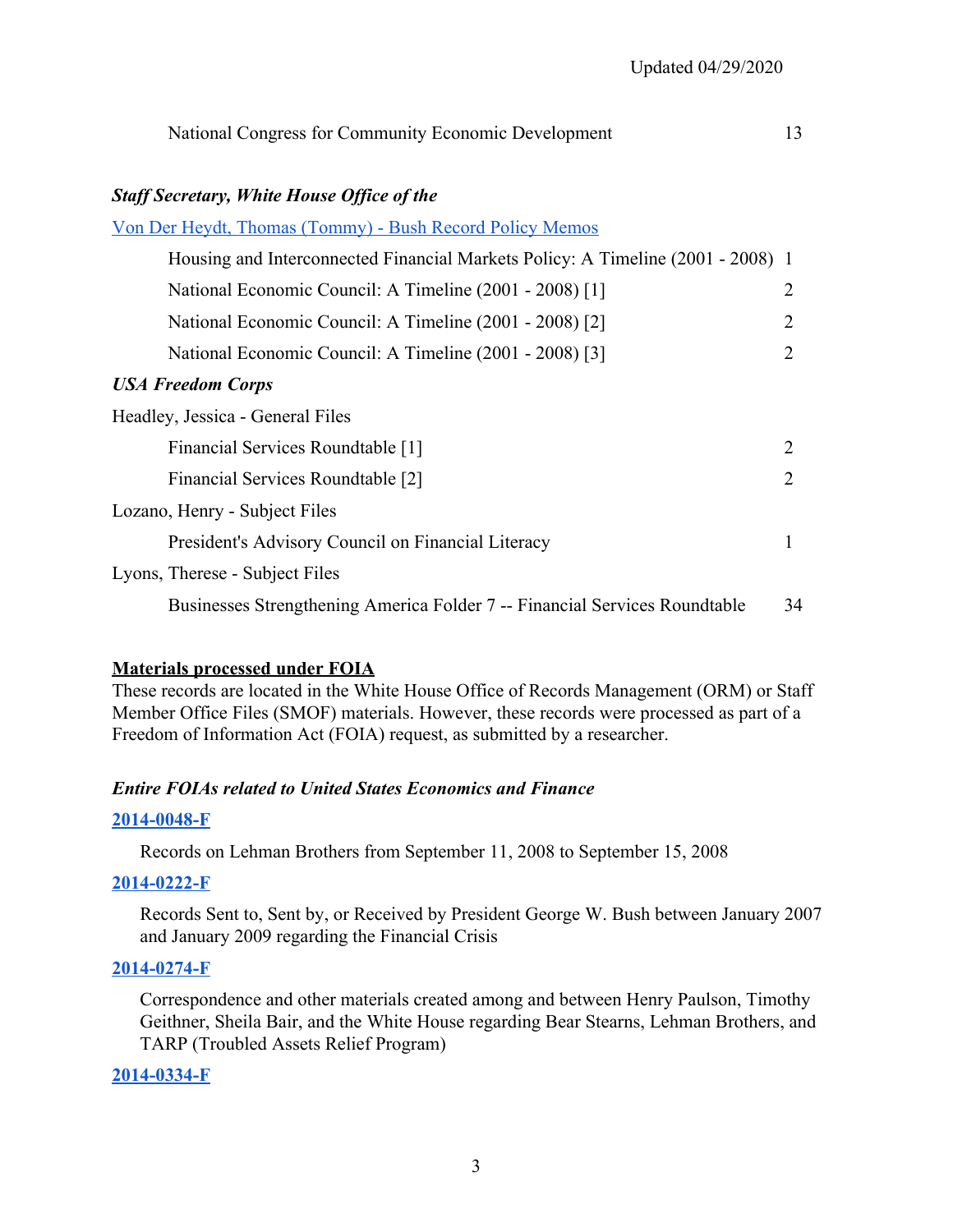Records Created by or Sent to Robert Hoyt Related to Securities Regulation, the Securities and Exchange Commission (SEC), and Market Regulation

#### **[2014-0335-F](https://www.georgewbushlibrary.gov/research/finding-aids/foia-requests/2014-0335-f-records-created-or-sent-susan-dudley-related-securities-regulation-sec-and-market)**

Records Created by or Sent to Susan Dudley Related Securities Regulation, the SEC, and Market Regulation

#### **2014-0337-F**

Records Created by or Sent to Robert Portman Related to Securities Regulation, the Securities and Exchange Commission (SEC), and Market Regulation

#### **[2014-0342-F](https://www.georgewbushlibrary.gov/research/finding-aids/foia-requests/2014-0342-f-records-created-or-sent-mitchell-e-daniels-jr-director-omb-related-securities-regulation)**

Records created by or sent to Mitchell E. Daniels, Jr., Director of OMB, Related to Securities Regulation, the SEC, and Market Regulation

#### **[2014-0343-F](https://www.georgewbushlibrary.gov/research/finding-aids/foia-requests/2014-0343-f-records-created-or-sent-n-gregory-mankiw-regarding-government-sponsored-enterprise-gse)**

Records created by or sent to N. Gregory Mankiw regarding Government Sponsored Enterprise (GSE) Regulation, Policy and Legislation

#### **[2014-0345-F](https://www.georgewbushlibrary.gov/research/finding-aids/foia-requests/2014-0345-f-records-created-or-sent-david-nason-deputy-secretary-treasury-related-securities)**

Records Created by or Sent to David Nason, Deputy Secretary of Treasury, Related to Securities Regulation, the SEC, and Market Regulation

#### **[2014-0348-F](https://www.georgewbushlibrary.gov/research/finding-aids/foia-requests/2014-0348-f-records-created-or-sent-elaine-chao-secretary-labor-related-securities-regulation)**

Records created by or sent to Elaine Chao, Secretary of Labor, Related to Securities Regulation, the Securities and Exchange Commission (SEC), and Market Regulation

#### **[2014-0349-F](https://www.georgewbushlibrary.gov/research/finding-aids/foia-requests/2014-0349-f-records-created-or-sent-henry-paulson-jr-secretary-treasury-related-securities)**

Records created by or sent to Henry Paulson, Jr., Sec. of the Treasury, related to securities regulation, the SEC, and market regulation

#### **[2014-0350-F](https://www.georgewbushlibrary.gov/research/finding-aids/foia-requests/2014-0350-f-records-created-or-sent-john-snow-secretary-treasury-related-securities-regulation)**

Records created by or sent to John Snow, Secretary of the Treasury, Related to Securities Regulation, the Securities and Exchange Commission (SEC), and Market Regulation

#### **2014-0351-F**

Records Created by or Sent to Jim Nussle Related to Securities Regulation, the Securities and Exchange Commission (SEC), and Market Regulation

#### **2014-0353-F**

Records Created by or Sent to Stephen McMillin Related to Securities Regulation, the SEC, and Market Regulation

#### **[2014-0355-F](https://www.georgewbushlibrary.gov/research/finding-aids/foia-requests/2014-0355-f-records-created-or-sent-arthur-levitt-chairman-securities-and-exchange-commission)**

Records created by or sent to Arthur Levitt, SEC Chairman

#### **[2014-0356-F](https://www.georgewbushlibrary.gov/research/finding-aids/foia-requests/2014-0356-f-records-created-or-sent-harvey-pitt)**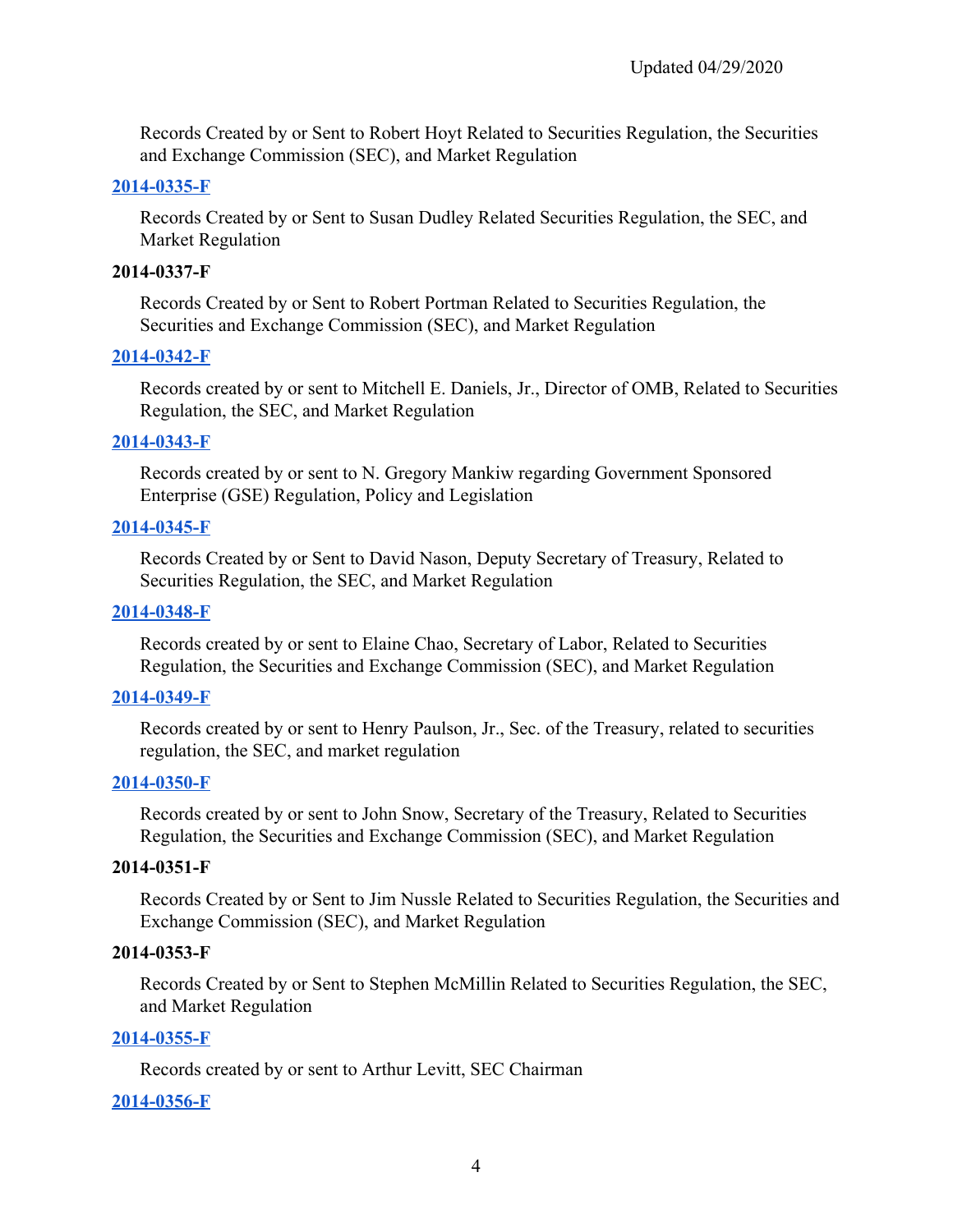Records created by or sent to Harvey Pitt

### **[2014-0357-F](https://www.georgewbushlibrary.gov/research/finding-aids/foia-requests/2014-0357-f-records-created-or-sent-william-donaldson-chairman-securities-and-exchange-commission)**

Records created by or sent to William Donaldson, SEC Chairman

### **[2014-0358-F](https://www.georgewbushlibrary.gov/research/finding-aids/foia-requests/2014-0358-f-records-created-or-sent-christopher-cox-sec-chair)**

Records created by or sent to Christopher Cox, SEC Chair

### **[2014-0359-F](https://www.georgewbushlibrary.gov/research/finding-aids/foia-requests/2014-0359-f-records-created-or-sent-isaac-hunt-sec-commissioner)**

Records created by or sent to Isaac Hunt, SEC Commissioner

### **2014-0360-F**

Records created by or sent to Cynthia Glassman, SEC Commissioner

### **[2014-0361-F](https://www.georgewbushlibrary.gov/research/finding-aids/foia-requests/2014-0361-f-records-created-or-sent-harvey-goldschmid-sec-commissioner)**

Records created by or sent to Harvey Goldschmid, SEC Commissioner

### **[2014-0362-F](https://www.georgewbushlibrary.gov/research/finding-aids/foia-requests/2014-0362-f-records-created-or-sent-paul-atkins-securities-and-exchange-commission-sec-commissioner)**

Records created by or sent to Paul Atkins, SEC Commissioner

### **[2014-0363-F](https://www.georgewbushlibrary.gov/research/finding-aids/foia-requests/2014-0363-f-records-created-or-sent-roel-campos-sec-commissioner)**

Records created by or sent to Roel Campos, SEC Commissioner

### **2014-0364-F**

Records created by or sent to Annette Nazareth, SEC Commissioner

### **2014-0365-F**

Records created by or sent to Kathleen Casey, SEC Commissioner

# **[2014-0368-F](https://www.georgewbushlibrary.gov/research/finding-aids/foia-requests/2014-0368-f-records-created-or-sent-troy-paredes-sec-commissioner)**

Records created by or sent to Troy Paredes, SEC Commissioner

### **[2014-0370-F](https://www.georgewbushlibrary.gov/research/finding-aids/foia-requests/2014-0370-f-appointment-securities-and-exchange-commission-chairman-harvey-pitt)**

Appointment of SEC Chairman Harvey Pitt

### **[2014-0373-F](https://www.georgewbushlibrary.gov/research/finding-aids/foia-requests/2014-0373-f-records-sarbanes-oxley-act-2002-or-securities-and-exchange-commission-sec-or-congress)**

Records on the Sarbanes-Oxley Act of 2002 to or from the Securities and Exchange Commission (SEC) or Congress

### **2014-0375-F**

Records sent or received by the SEC Commission related to the Fair and Accurate Credit Transaction Act of 2003

### **[2014-0377-F](https://www.georgewbushlibrary.gov/research/finding-aids/foia-requests/2014-0377-f-records-housing-and-credit-crisis-2008-2009)**

The Housing and Credit Crisis of 2008-2009, Limited to Information or Correspondence with the SEC, FINRA, CFCT, Christopher Dodd, or Barney Frank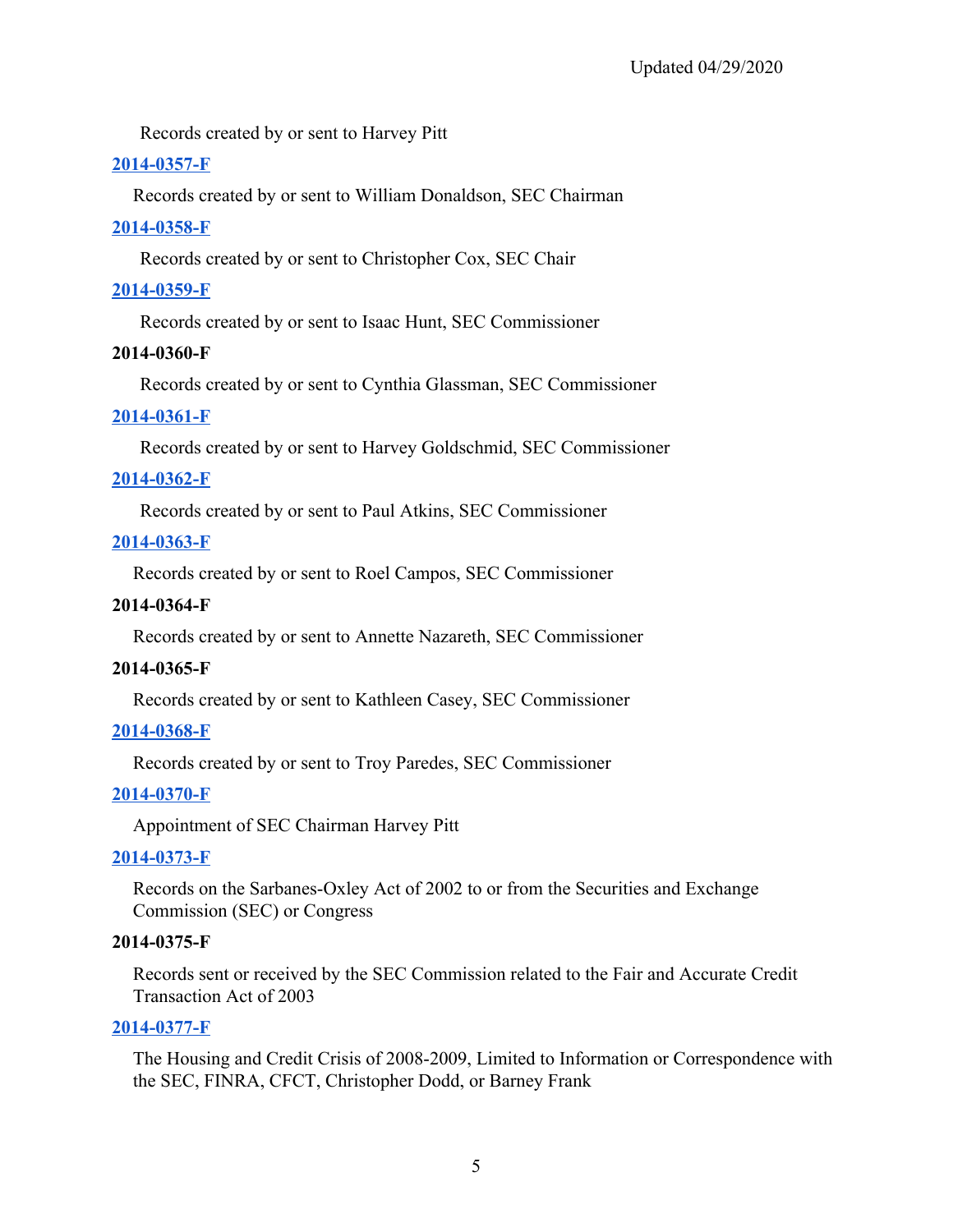### **[2014-0378-F](https://www.georgewbushlibrary.gov/research/finding-aids/foia-requests/2014-0378-f-records-laura-unger-sec-acting-chairman)**

Records created by or sent to Laura Unger, SEC Acting Commissioner

### **[2014-0490-F](https://www.georgewbushlibrary.gov/research/finding-aids/foia-requests/2014-0490-f-correspondence-related-payday-lending-rent-bank-or-shadow-banking)**

Correspondence regarding payday lending, Rent-A-Bank, or shadow banking

### **[2014-0563-F](https://www.georgewbushlibrary.gov/research/finding-aids/foia-requests/2014-0563-f-resignation-securities-and-exchange-commission-sec-chairman-harvey-pitt)**

The Resignation of Securities and Exchange Commission (SEC) Chairman Harvey Pitt

### **[2014-0564-F](https://www.georgewbushlibrary.gov/research/finding-aids/foia-requests/2014-0564-f-nomination-securities-and-exchange-commission-chairman-christopher-cox)**

The Nomination of Security and Exchange Commission (SEC) Chairman Christopher Cox

### **2014-0559-F**

Emails regarding Payday Lending, Rent-A-Bank, or Shadow Banking

### **[2015-0189-F](https://www.georgewbushlibrary.gov/research/finding-aids/foia-requests/2015-0189-F-Correspondence-to-from-Members-of-the-Board-of-Governors-of-the-Federal-Reserve-System-or-Timothy-Geithner)**

Correspondence to/from Members of the Board of Governors of the Federal Reserve System or Timothy Geithner between November 1, 2007, and March 31, 2008, related to Maiden Lane, Term Auction Facility (TAF), Term Securities Lending Facility (TSLF), or Primary Dealer Credit Facility (PDCF)

### **2015-0208-F**

Memorandum Addressed to President George W. Bush from CEA Chief Economist on the Topic of the December 2007 Employment Report

# **[2015-0209-F](https://www.georgewbushlibrary.gov/research/finding-aids/foia-requests/2015-0209-f-memorandum-addressed-president-george-w-bush-cea-chief-economist-topic-january-2008)**

Memorandum Addressed to President George W. Bush from CEA Chief Economist on the Topic of the January 2008 Employment Report

# **2015-0210-F**

Memorandum Addressed to President George W. Bush from CEA Chief Economist on the Topic of the September 2008 Employment Report

# **2015-0211-F**

Memorandum Addressed to President George W. Bush from CEA Chief Economist on the Topic of the November 2008 Employment Report

# **2015-0300-F**

White House Office of Records Management Subject Files FI010 (Taxes) and MC (Meetings - Conferences) regarding Tax Cuts

# *Individual Folders Processed under FOIA related to United States Economics and Finance*

Note: White House Office of Records Management (ORM) files are excluded from this list due to limitations in search capabilities. Additionally, physical box numbers are not included in this list. Consult the finding aid for each FOIA request to identify what box the folder is located in.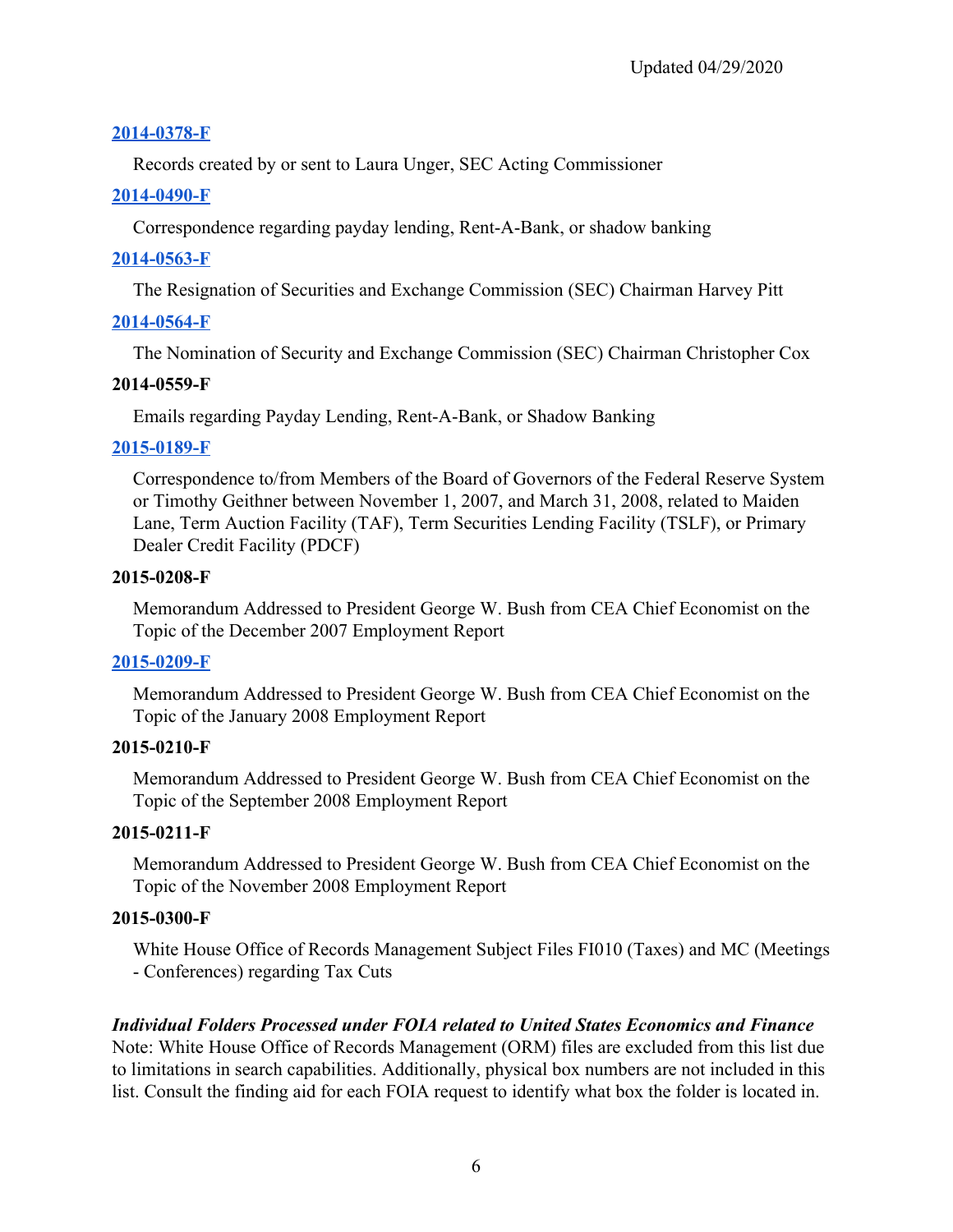#### **2014-0215-F[1]**

Records Management, White House Office of (ORM)

Subject Files - BE (Business - Economics)

765920

Staff Secretary, White House Office of the

Kavanaugh, Brett - Speech Files

10/16/2003 - Remarks on the Economy and the War on Terror [766870]

11/10/2003 - Remarks on the Economy - Greer, South Carolina [765561]

Miers, Harriet E. - Presidential Remarks

Remarks on the Economy - Alexandria, VA; 02/12/2003; 763668

#### **2014-0216-F[1]**

Council of Economic Advisers

Bernanke, Ben - Subject Files

12/19/05 - Mtg. w/Josh Bolten, OMB, David Walker GAO - Room 252 EEOB

#### **2014-0221-F**

Records Management, White House Office of (ORM)

Subject Files - BE003 (Free Enterprise)

535045

#### **2014-0230-F**

Records Management, White House Office of (ORM)

Subject Files - BE003 (Free Enterprise)

674253

Subject Files - BE003-02 (Chemical Industries)

674996

Subject Files - BE003-05 (Construction - Housing Industry)

719110

Subject Files - BE004 (Economy)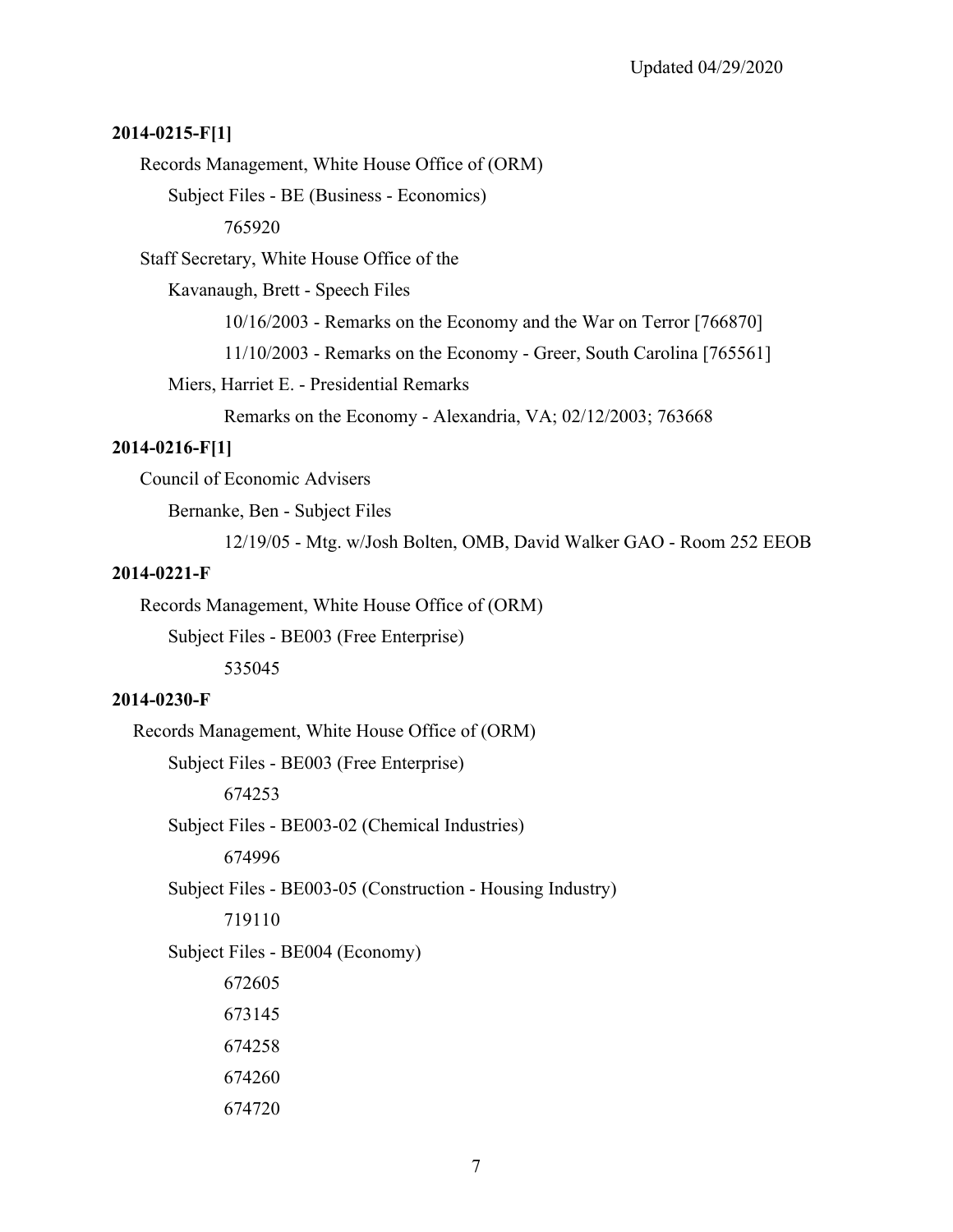677809

677818

677843

679348

680858

682205

742562

Subject Files - BE004-03 (Gross National Product)

674247

682891

682902

### **2014-0233-F**

Records Management, White House Office of (ORM)

Subject Files - BE (Business - Economics)

553836

Staff Secretary, White House Office of the

Miers, Harriet E. - Presidential Remarks

National Economic Council Meeting; 03/24/2003; 763916

### **2015-0056-F**

Council of Economic Advisers

Rosen, Harvey - Subject Files

Dividend Repatriation Proposal

Swagel, Phillip - Subject Files

Foreign Earnings Repatriation Proposal

National Economic Council

Bonilla, Carlos

Earnings Repatriation

### **2017-0281-F**

Presidential Personnel, White House Office of

Clark, David

Federal Reserve System Board of Governors: Recommendation Letters

### **2017-0282-F**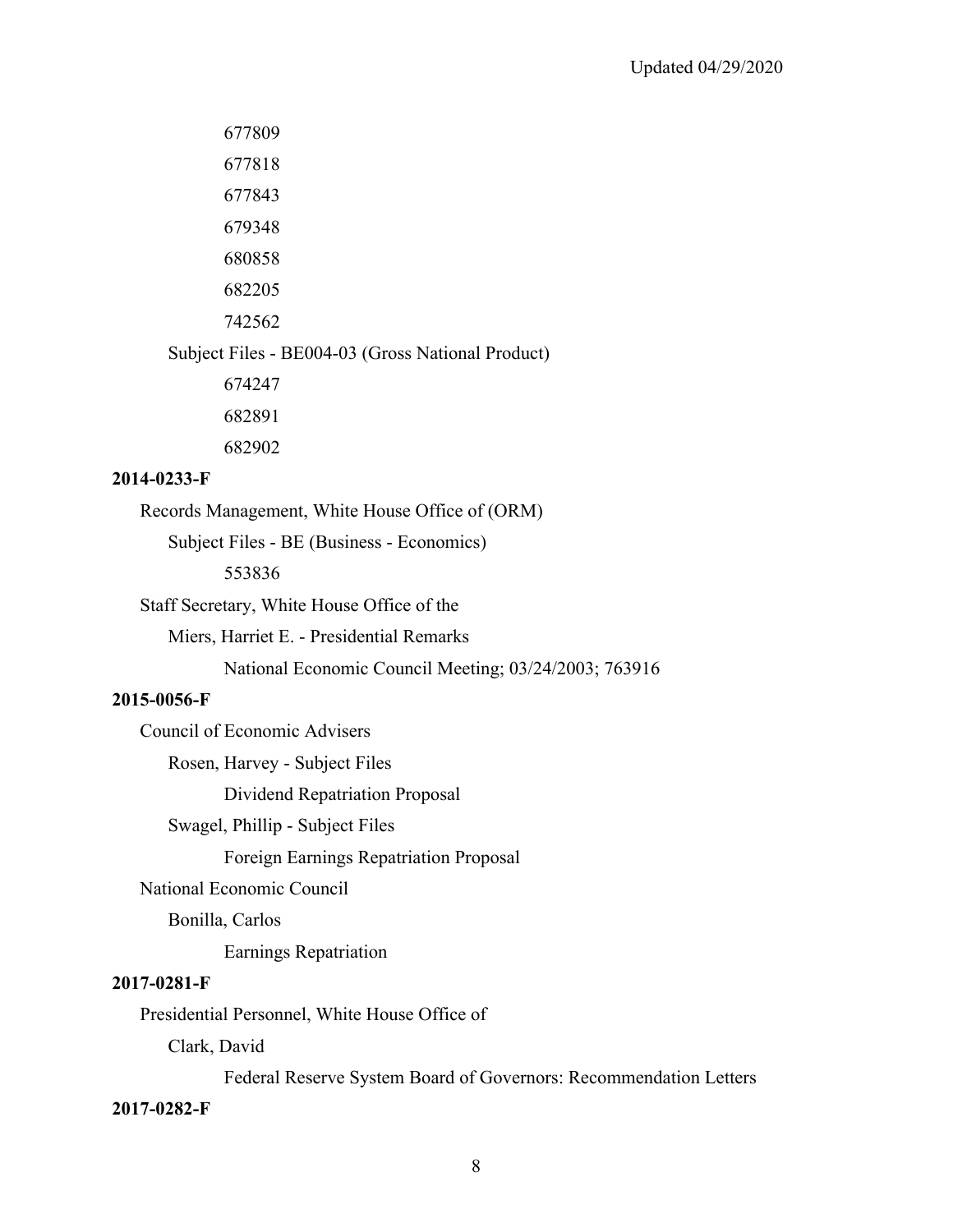Presidential Personnel, White House Office of

Clark, David

Federal Reserve System Board of Governors: Economists [Folder 1] Federal Reserve System Board of Governors: Economists [Folder 2] Federal Reserve System Board of Governors: Federal Reserve

### **Bulk Materials**

 functions. Items often appear in the collection numerous times because they were located in Materials from these collections were created in bulk quantities for use at White House events, for dissemination to the public or government officials, or for the support of administrative boxes attributed to different offices within the White House.

*Calligraphy Office, White House*

Printed Ephemera

04/05/2000 - White House Conference on the New Economy - Invitation 1

 $Box #$ 

### **Online Resources**

### **[Archived White House website](https://georgewbush-whitehouse.archives.gov/index.html)**

In January 2009, the White House archived its website as a method of preserving the online presence of the Administration of President George W. Bush. The site is a resource for photographs, press releases, and other public records of the Bush Presidency. (NOTE: This site is no longer updated; some links may no longer work properly.)

# **Additional Related Materials not held at the George W. Bush Library**

### **[Financial Crisis Inquiry Commission](https://catalog.archives.gov/id/10500783#.Xpm4GjSZrCQ.link)**

From the National Archives and Records Administration catalog entry for the Financial Crisis Inquiry Commission: "The Financial Crisis Inquiry Commission (FCIC) was a ten-member commission of the legislative branch appointed to investigate the causes of the economic and financial crisis of 2007-2010. The Commission, also known as the Angelides Commission after the Chairman, Phil Angelides, was often compared to the Pecora Commission, which investigated the causes of the Great Depression in the 1930s, so it was sometimes referred to as the New Pecora Commission.

FCIC was created by section 5 of the Fraud Enforcement and Recovery Act of 2009 (FERA) (Public Law 111-21, 126 Stat. 1617), signed into law by the President on May 20, 2009. That section of the Act set the purpose of the Commission, "to examine the causes, domestic and global, of the current financial and economic crisis in the United States."